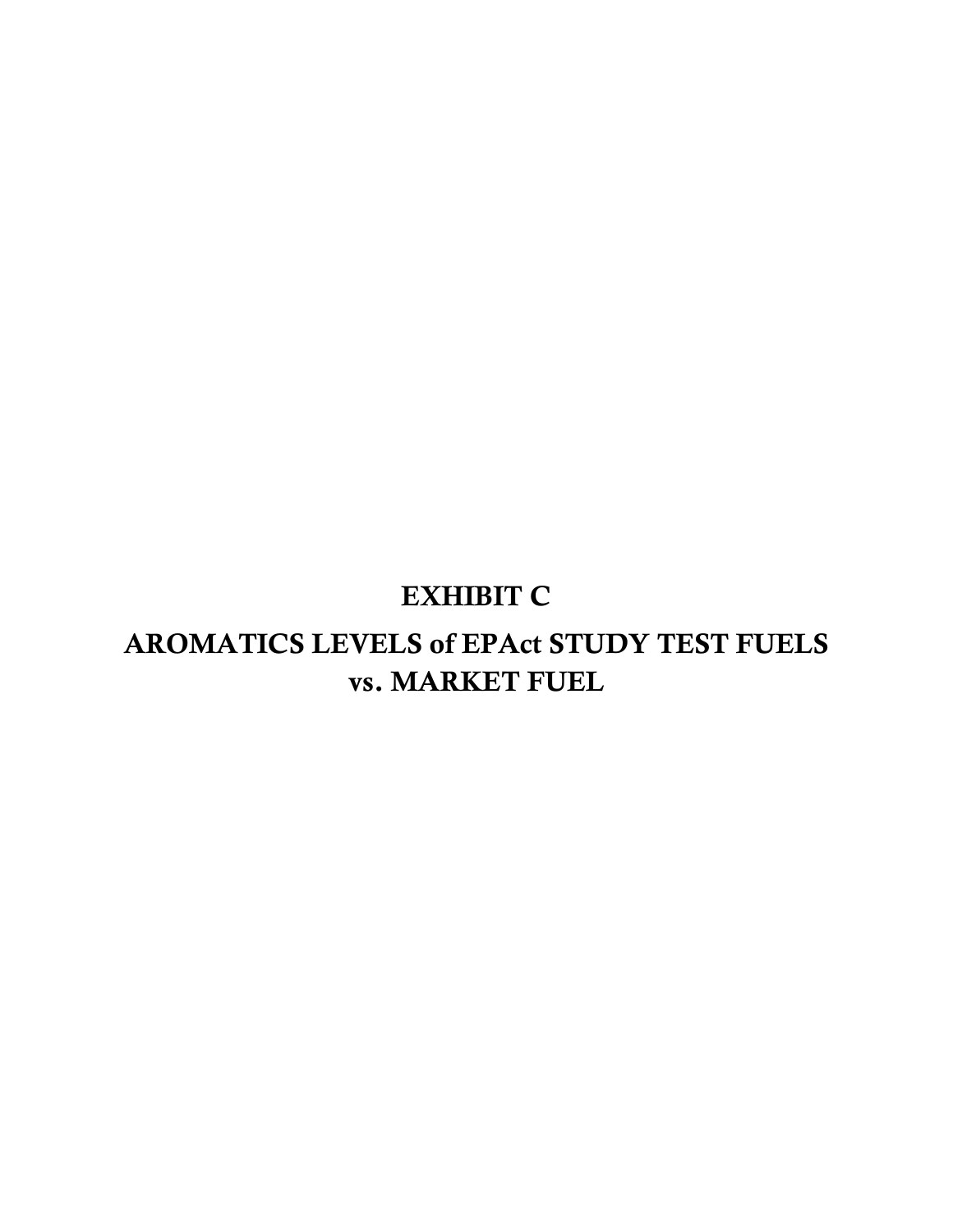### EXHIBIT C AROMATICS LEVELS of EPAct STUDY TEST FUELS vs. MARKET FUEL TABLE OF CONTENTS

Page

| Aromatics Levels in the EPAct Study Using Gas Chromatography C-2 |
|------------------------------------------------------------------|
|                                                                  |
|                                                                  |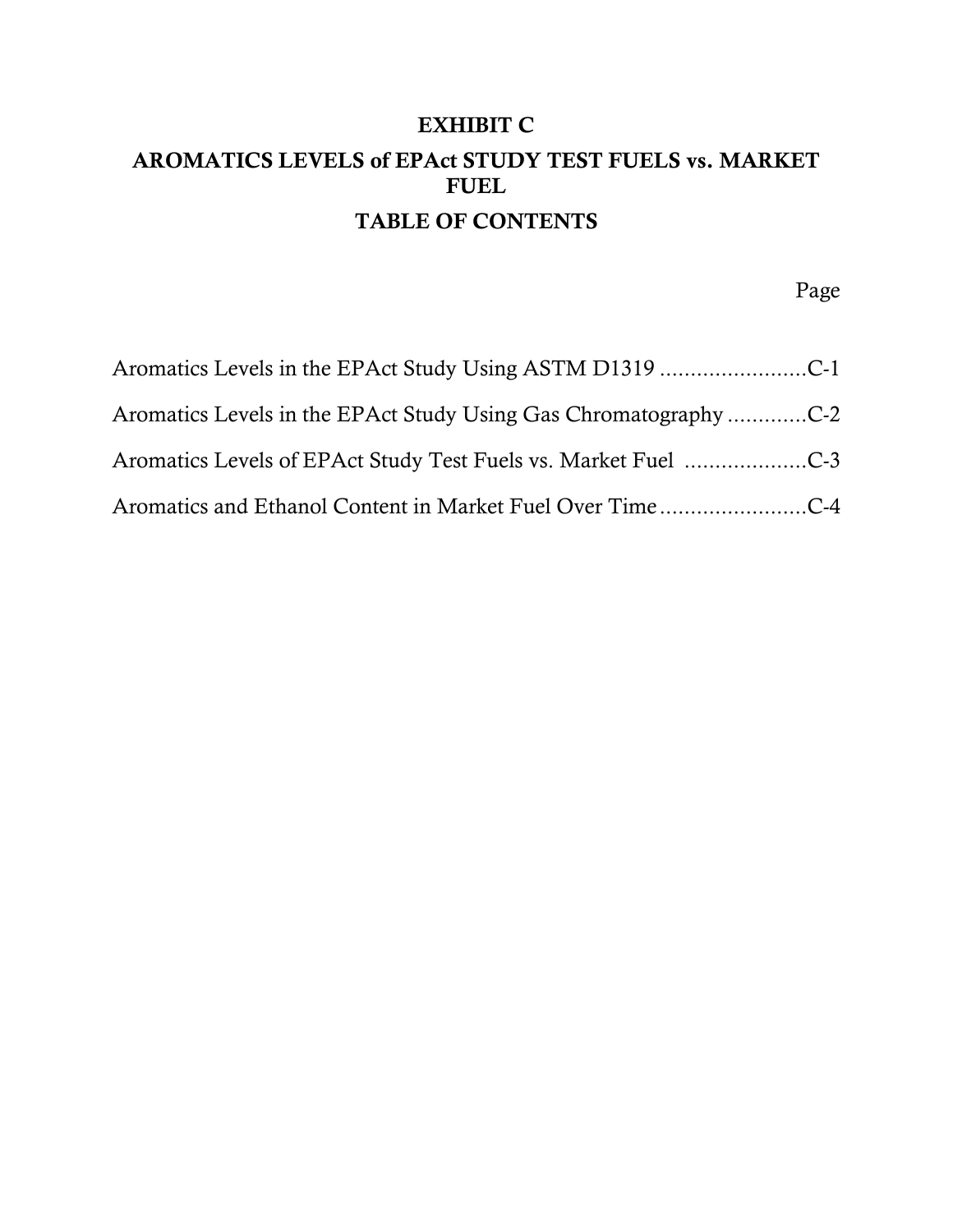<span id="page-2-0"></span>

|                | Designed Proportion   Actual Proportion   Percentage |                       |           |
|----------------|------------------------------------------------------|-----------------------|-----------|
| Test Fuel #    | of Aromatics $(\%)^1$                                | of Aromatics $(\%)^2$ | Increase  |
| Ī              | 15                                                   | 15.4                  | 2.67%     |
| $\overline{2}$ | 15                                                   | 14.1                  | $-6.00\%$ |
| 3              | 15                                                   | 15.0                  | $0.00\%$  |
| 4              | 15                                                   | 15.5                  | 3.33%     |
| 5              | 35                                                   | 34.7                  | $-0.86%$  |
| 6              | 15                                                   | 15.0                  | $0.00\%$  |
|                | 15                                                   | 17.0                  | 13.33%    |
| 8              | 15                                                   | 15.7                  | 4.67%     |
| 9              | 35                                                   | 35.8                  | 2.29%     |
| 10             | 35                                                   | 34.0                  | $-2.86%$  |
| 11             | 35                                                   | 35.0                  | $0.00\%$  |
| 12             | 35                                                   | 34.8                  | $-0.57%$  |
| 13             | 35                                                   | 34.1                  | $-2.57%$  |
| 14             | 15                                                   | 16.9                  | 12.67%    |
| 15             | 35                                                   | 35.3                  | 0.86%     |
| 16             | 35                                                   | 35.6                  | 1.71%     |
| 20             | 15                                                   | 15.2                  | 1.33%     |
| 21             | 35                                                   | 35.5                  | 1.43%     |
| 22             | 15                                                   | 15.0                  | 0.00%     |
| 23             | 15                                                   | 15.9                  | $6.00\%$  |
| 24             | 15                                                   | 15.3                  | 2.00%     |
| 25             | 35                                                   | 35.2                  | 0.57%     |
| 26             | 35                                                   | 35.6                  | 1.71%     |
| 27             | 15                                                   | 14.9                  | $-0.67%$  |
| 28             | 35                                                   | 34.5                  | $-1.43%$  |
| 30             | 35                                                   | 35.5                  | 1.43%     |
| 31             | 35                                                   | 35.5                  | 1.43%     |

Aromatics Levels in the EPAct Study Using ASTM D1319

<sup>1</sup> EPA, EPAct/V2/E-89: Assessing the Effect of Five Gasoline Properties on Exhaust Emissions from Light-Duty Vehicles Certified to Tier 2 Standards: Final Report on Program Design, Appendix A: Re-Design of Fuel Matrices for EPAct Program, at A-13 (Apr. 2013) (hereinafter EPAct, Appendix A, Re-Design).

<sup>2</sup> EPA, EPAct/V2/E-89: Assessing the Effect of Five Gasoline Properties on Exhaust Emissions from Light-Duty Vehicles Certified to Tier 2 Standards: Final Report on Program Design and Data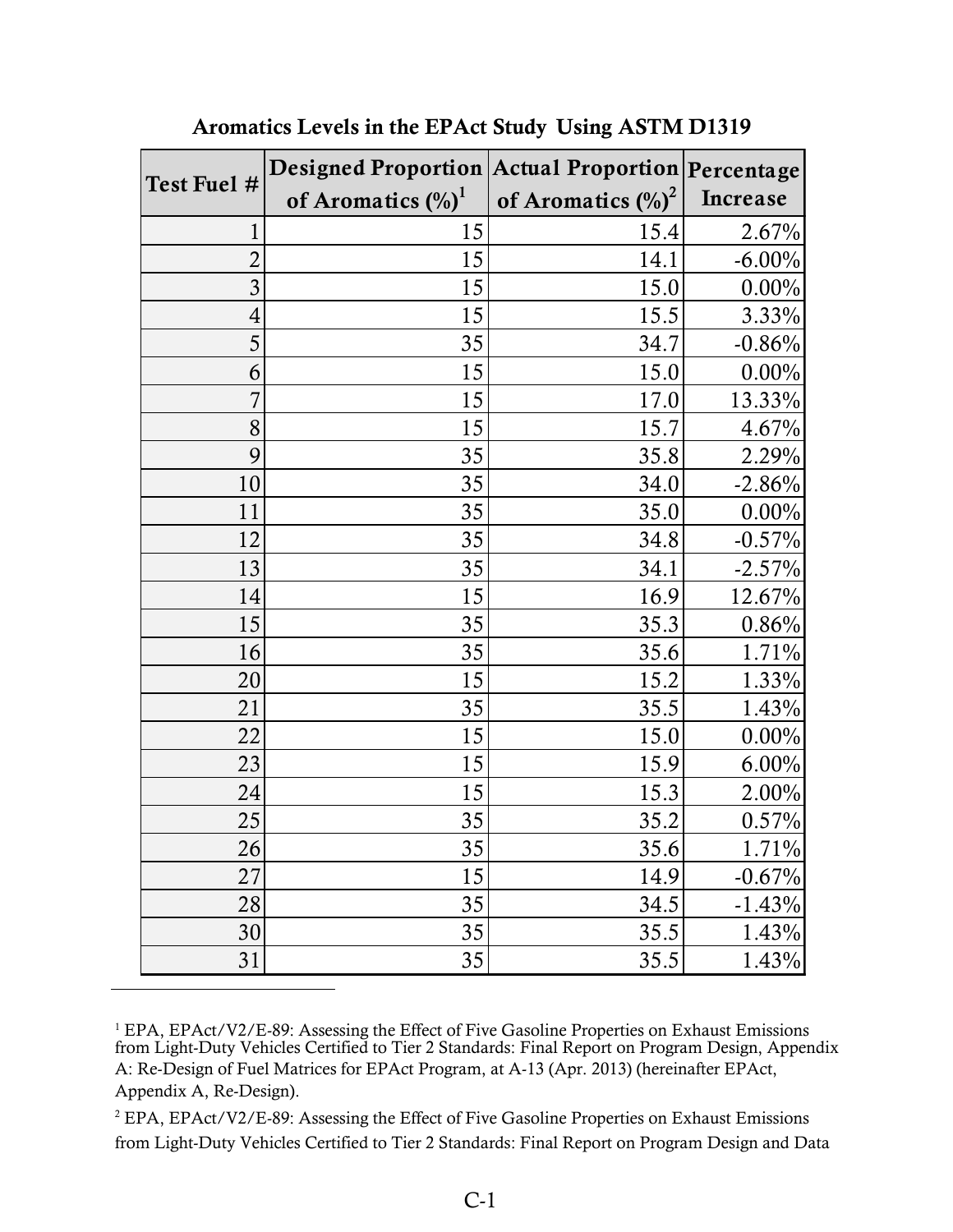|                | <b>Designed Proportion</b> | <b>Actual Proportion</b>      | Percentage |
|----------------|----------------------------|-------------------------------|------------|
| Test Fuel #    | of Aromatics $(\%)^3$      | of Aromatics (GC)<br>$(\%)^4$ | Increase   |
|                | 15                         | 17.5                          | 16.78%     |
| $\overline{2}$ | 15                         | 19.3                          | 28.99%     |
| $\overline{3}$ | 15                         | 16.3                          | 8.81%      |
| $\overline{4}$ | 15                         | 20.9                          | 39.18%     |
| 5              | 35                         | 37.9                          | 8.43%      |
| 6              | 15                         | 20.3                          | 35.03%     |
| 7              | 15                         | 18.9                          | 26.17%     |
| 8              | 15                         | 17.8                          | 18.91%     |
| 9              | 35                         | 39.4                          | 12.69%     |
| 10             | 35                         | 39.4                          | 12.59%     |
| 11             | 35                         | 38.6                          | 10.36%     |
| 12             | 35                         | 38.1                          | 8.77%      |
| 13             | 35                         | 40.3                          | 15.02%     |
| 14             | 15                         | 20.4                          | 35.79%     |
| 15             | 35                         | 36.1                          | 3.19%      |
| 16             | 35                         | 36.4                          | 3.89%      |
| 20             | 15                         | 15.6                          | 4.00%      |
| 21             | 35                         | 36.9                          | $5.49\%$   |
| 22             | 15                         | 15.8                          | 5.32%      |
| 23             | 15                         | 21.0                          | 39.99%     |
| 24             | 15                         | 19.3                          | 28.92%     |
| 25             | 35                         | 37.2                          | $6.36\%$   |
| 26             | 35                         | 36.7                          | 4.98%      |
| 27             | 15                         | 18.7                          | 24.43%     |
| 28             | 35                         | 35.5                          | 1.32%      |
| 30             | 35                         | 37.1                          | 5.99%      |
| 31             | 35                         | 37.1                          | 5.99%      |

### <span id="page-3-0"></span>Aromatics Levels in the EPAct Study Using Gas Chromatography

Collection 31–32 (Apr. 2013) (hereinafter EPAct, Final Report on Program Design).

3 EPAct, Appendix A, Re-Design, *supra* note 1, at 13.

<sup>4</sup> Gas Chromatography is a method for isolating and measuring chemical compounds. A similar but less accurate method is ASTM D1319. *See supra*, at C-1. Aromatic proportions were calculated by totaling Mono-Aromatics, Naphthalenes, Naphtheno/Olefino-Benzs, and Indenes. EPAct Study Test Fuels, http://bit.ly/2icji2m (Sheet "DHA-vol%"; Rows 8–16, 109–64, and 192–96).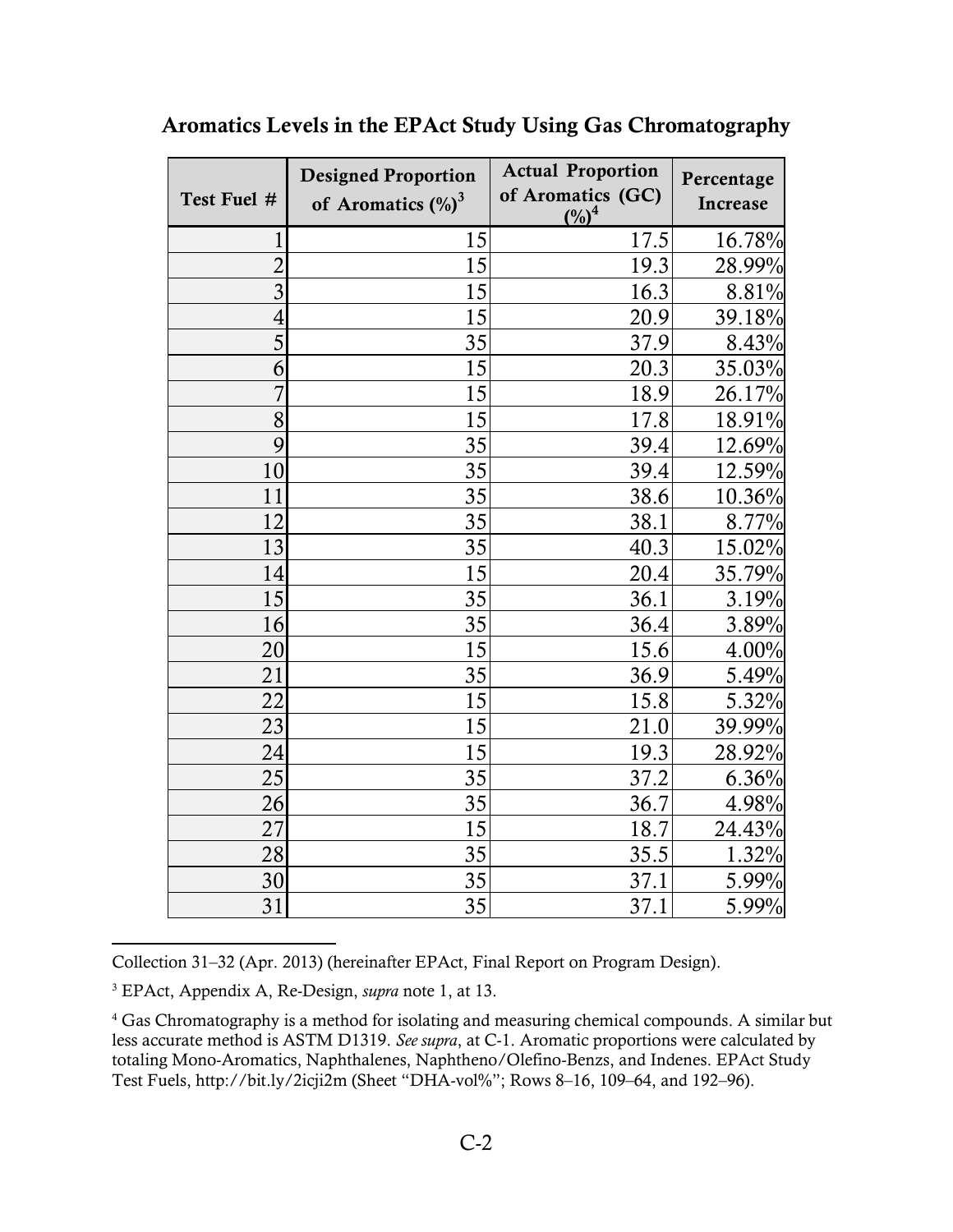<span id="page-4-0"></span>

| Aromatics $(\% )$ |                                                 |                                    |                                              |                                      |                     |       |                                 |                             |                             |
|-------------------|-------------------------------------------------|------------------------------------|----------------------------------------------|--------------------------------------|---------------------|-------|---------------------------------|-----------------------------|-----------------------------|
|                   | <b>EPAct Test Fuels</b>                         |                                    |                                              | <b>E10 Market Fuels (All Cities)</b> |                     |       |                                 |                             |                             |
|                   | <b>EPAct Test Fuels (Gas</b><br>Chromatography) | <b>EPAct Test</b><br>Fuels (D1319) | E10 EPAct Test Fuels (Gas<br>Chromatography) | E10 EPAct Test<br>Fuels (D1319)      | All Market<br>Fuels | Fuels | E10 Market E10 Weighted<br>Avg. | Regular E10<br>Market Fuels | Premium E10<br>Market Fuels |
| Average           | 28.78                                           | 25.63                              | 29.61                                        | 26.20                                | 21.14               | 20.74 | 21.49                           | 21.62                       | 20.55                       |
| Median            | 35.75                                           | 34.00                              | 36.17                                        | 34.00                                | 21.20               | 21.10 | $---$                           | 21.40                       | 20.85                       |
| Highest           | 40.84                                           | 35.80                              | 40.07                                        | 35.60                                | 40.40               | 40.40 | 40.40                           | 33.60                       | 40.40                       |
| Lowest            | 15.84                                           | 14.10                              | 16.59                                        | 15.00                                | 3.90                | 3.90  | 3.90                            | 10.20                       | 3.90                        |

### Aromatics Levels of EPAct Study Test Fuels vs. Market Fuel<sup>5</sup>



 $\overline{a}$ 

<sup>&</sup>lt;sup>5</sup> "EPAct Fuels" represent the test fuels used in the EPAct study. EPAct, Final Report on Program Design, *supra* note 2, at 31–32; *see* Exhibit D, at D-4. "Market Fuels" represent U.S. fuels measured in the Alliance of Automobile Manufacturers Fuel Survey. Alliance of Automobile Manufacturers, North American Fuel Survey (Summer 2014).